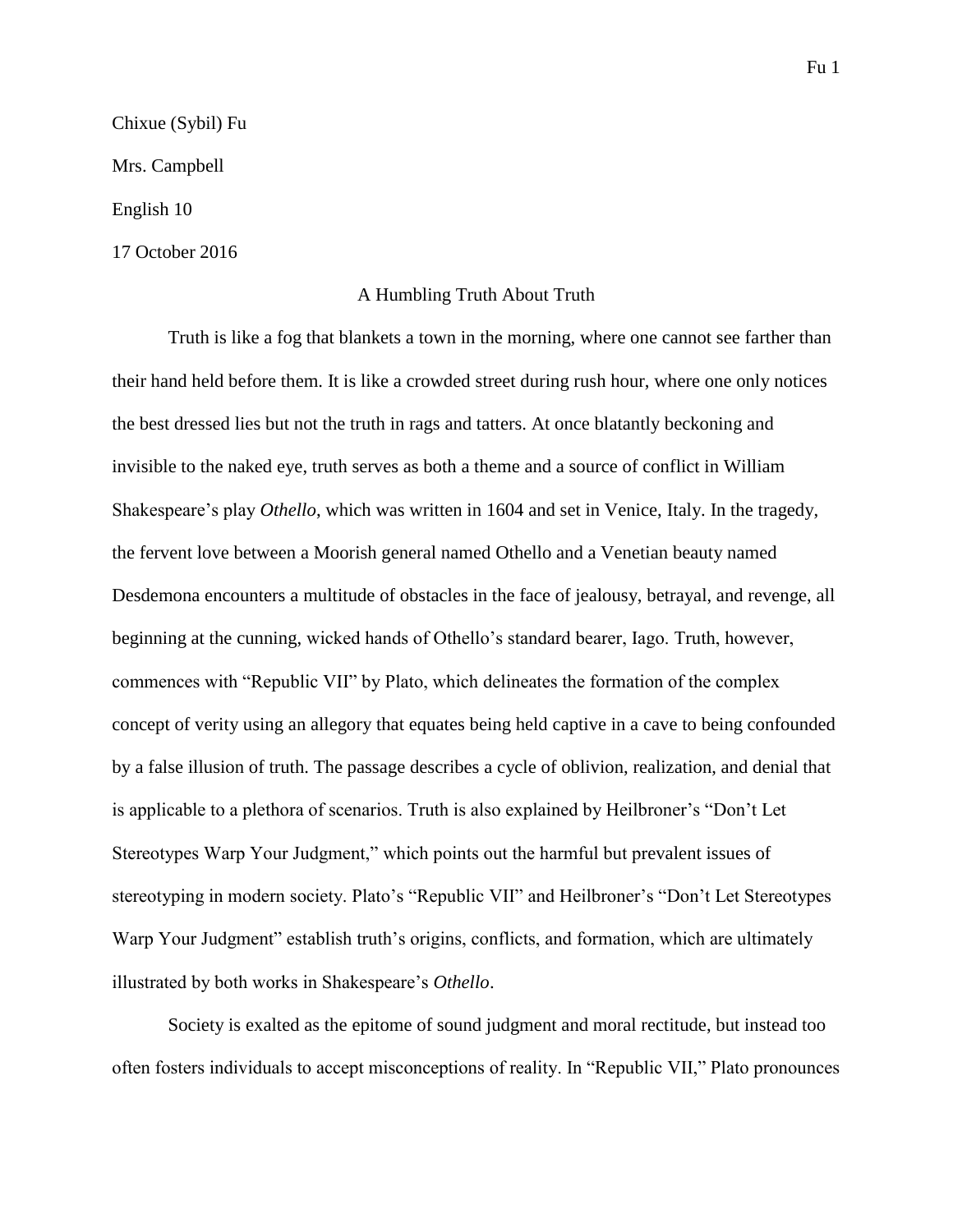this unconsciousness of truth the first step on the path to the discovery of truth. As Socrates states within the excerpt while the prisoners are enchained within the cave, "From the beginning people like this have never managed, whether on their own or with the help by others, to see anything besides the shadows that are [continually] projected on the wall opposite them by the glow of the fire" (Plato 1). By this, Plato encapsulates the servile attitude of individuals in their process of learning and growing. The prisoners in the cave can see nothing but the shadows forced before their eyes, but just as shadows are only a reflection of truth, the prisoners' lives are only a reflection of lies. Similarly, under the influence of tradition and of the established rules of society, individuals are restrained from countering society's mantras, restrained from speaking their truth amidst people who have limited perspectives of their surroundings. Their ideas and opinions are enslaved and bound in chains, just like the shackled inhabitants of the cave of which Plato writes.

Likewise, Plato and Heilbroner show that the beginning stages of truth's formation in *Othello* are defined by ignorance and a halcyon atmosphere. According to Heilbroner, "When a group of Nebraska students sought to match faces and nationalities of 15 European countries, they were scored wrong in 93 percent of their identifications" (Heilbroner 1). This is merely one example of the countless false stereotypes that exist in individuals' daily lives. Because they have seen nothing that contradicts the falsehoods which they have been fed, they see reason to believe that their judgments are justified in every way. Just as individuals in society live in a world that shields truth, Othello too is trapped in a whirlwind of unwitting deception. Towards the climax of the play, Othello speaks in a way that no lover is expected to speak, saying, "Get me some poison, Iago, this night: I'll not expostulate with her lest her body and beauty unprovide my mind again. This night, Iago" (Shakespeare, 4.1.156-158). This shows how Iago was able to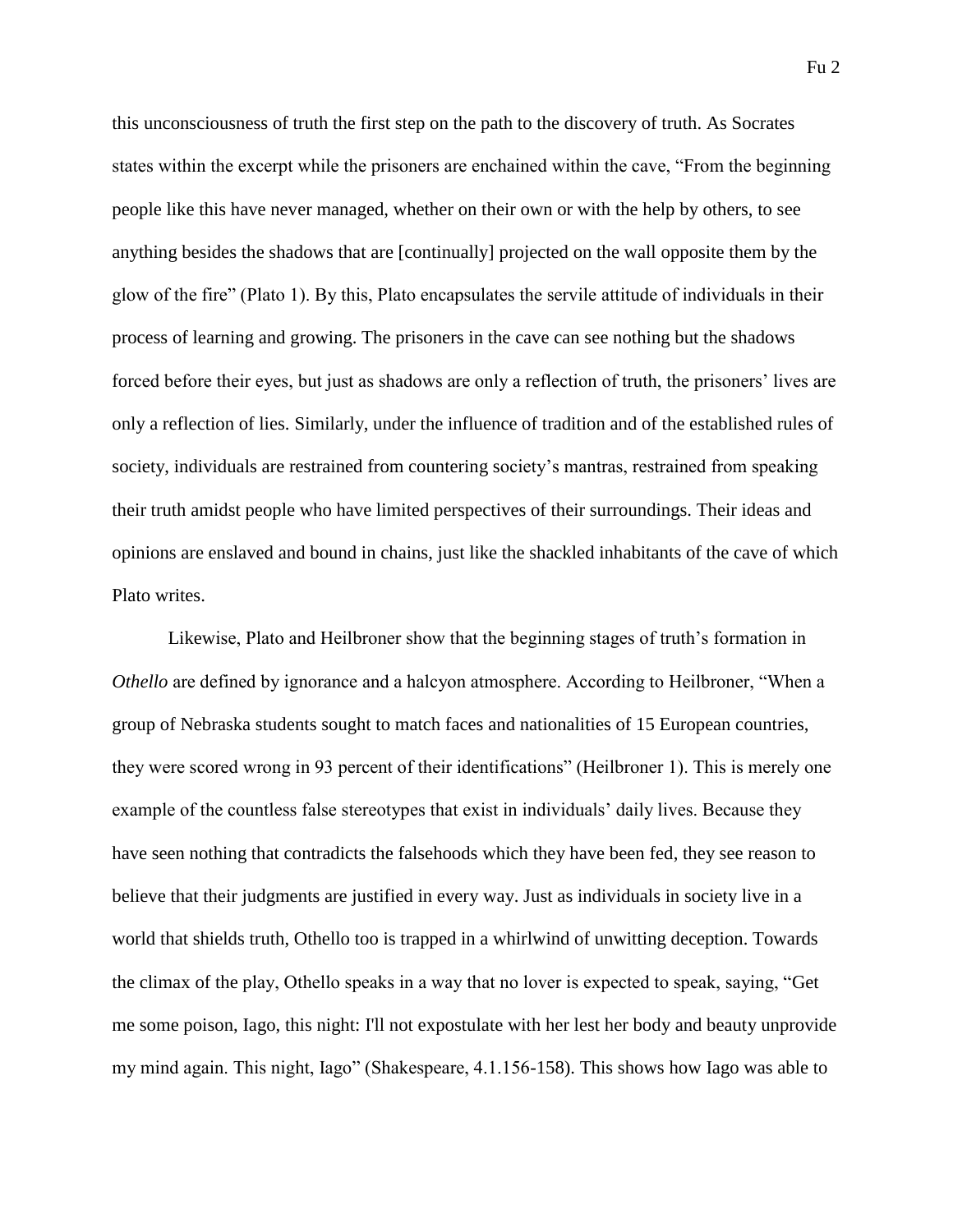twist Othello's mind into a warped reality, deluging Othello's infatuation with Desdemona with his treacherous plans and wicked beguilement. Seeing no evidence to contradict Iago's claims that Desdemona was cheating on him, Othello is not only convinced by Iago that his wife is unfaithful, but even convinces himself that such a figure of disloyalty has no place in his life. Alas, the world of ignorance is not blissful as is commonly said, but rather a dangerous place where lies take on the semblance of truth.

Following the bliss of incomprehension comes the striking blow of discerning reality, which Plato reveals as the second step of the journey to truth. Socrates declares, "Watch the process whereby the prisoners are set free from their chains and, along with that, cured of their lack of insight" (Plato 3). Although the released prisoner is initially blinded by the brightness of the sunlight, his eyes soon adjust, and he is now capable of seeing objects as they really are, rather than seeing only their shadows. In other words, his mind is liberated and enlightened as he and all he sees are bathed in truth, as his past ignorance and shrouds of doubt dissipate. The discovery of truth is equally liberating in the real world; when individuals are told the truth for the first time, it can be shocking, or perhaps even utterly revolting. However, when they come to realize that established principles are but one among infinite ways of living and perceiving, they dispel of their preconceived opinions of society, forming new ones that reflect higher moral standards and a clearer understanding of truth.

This stepping stone of recognizing and exploring the newfound wrinkles and rivulets of truth is also a significant turning point in the plot of *Othello*. As limned by Heilbroner, this hardto-grasp truth comes through a gradual process that "adds bits and pieces of reality to the pictures in our heads, until gradually they take on some of the blurriness of life itself" (Heilbroner 3). Here, Heilbroner shines a light on the fact that the scattered shards of truth cannot be gathered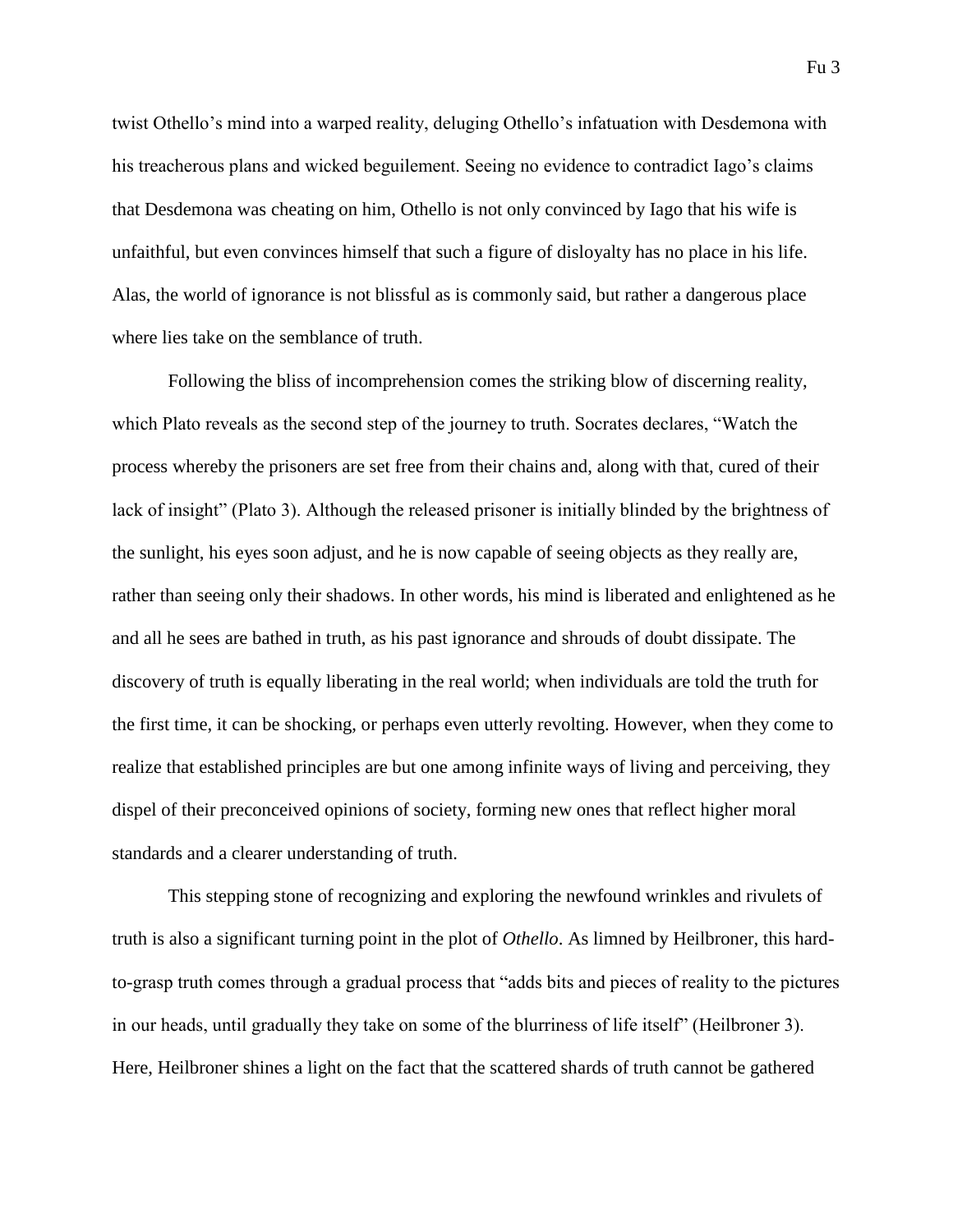and pieced together overnight. Instead, over the course of time and trial, individuals begin to realize the unreliability and bias of the masses, as well as what is morally and socially correct. This essential realization is what hits Othello in the play moments after he kills Desdemona out of spite, when Emilia laments before him, "Oh, my mistress, a villain has made a mockery of your love! My husband said she was unfaithful" (Shakespeare, 5.2.162-163)! Shocked beyond disbelief, Othello at last sees through Iago's villainously crafted plot that cost him the dear love of his life. From this moment on, Othello truly comprehends the consequences that fall like rain droplets of hot iron in the absence of truth, and feels the leaden weight of the remorse that comes with murdering his wife. Ergo, regardless of the gravity of the situation, breaking the glass wall separating one from truth often results in his own hands becoming bloodied first from the sharp cuts of sudden realization.

Finally, the ultimate stage in Plato's process is denial and rejection in the conveyance of the truth to those who haven't seen it. Plato delineates this by writing, "If any one tried to loose another and lead him up to the light, let them only catch the offender, and they would put him to death" (Plato 3). In this quote, Plato explains that prisoners who have never seen the light fail to comprehend or accept the seemingly radical statements from the released prisoner who understands the concept of truth. Hence, they respond in the only way they know, which is to view the returned prisoner as an outsider who poses a threat, and in turn, threaten to harm him should he continue to spread supposed lies. Likewise, individuals are inherently close-minded, holding their own beliefs to be the ultimate truth. Therefore, they shun any idea that goes against their preformed presumptions of righteousness. When one has never seen the light of truth, they perceive it as a fire that burns to the touch.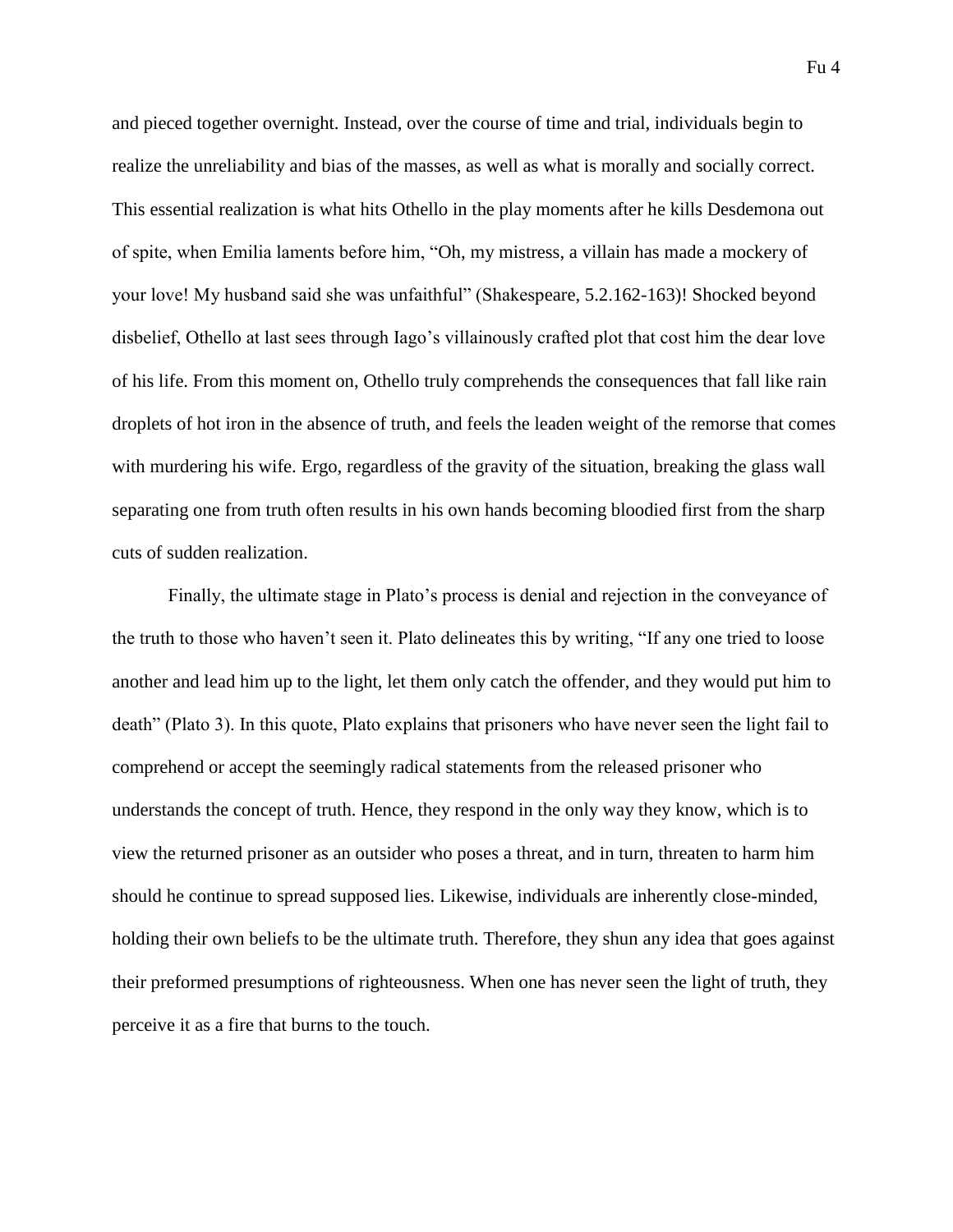The truth is like a bitter medicine; it is hard to swallow, but if one holds it in his mouth he will choke. In this sense, Plato and Heilbroner's principles aptly describe Othello's reaction to being told the truth. As Heilbroner notes, "Sharp swings of ideas about people often just substitute one stereotype for another" (Heilbroner 3). What he is saying that after being enlightened by the truth, individuals tell their peers that the stereotypes to which they have been exposed are only an illusion. However, others do not believe what they are being told, and instead mock those who have seen the "truth," thus stereotyping those who spread the truth as liars. This scenario is no different in *Othello*, when Emilia says to Othello about Desdemona's loyalty to him, "She was too attached to her filthy marriage ever to do a thing like that" (Shakespeare, 5.2.166-167)! Even though Emilia reveals that Desdemona in fact loved him faithfully, Othello initially still clings to his belief in Iago's supposed truth and Desdemona's guilt, bringing up the false evidence of the handkerchief and of Cassio's "confession." Therefore, persuading Othello of the truth proves to be a difficult ordeal, but as the other works have shown, he is not the only figure who is reluctant to cast away all his former beliefs and graciously accept reality as it is.

Thus, Plato's "Republic VII" and Heilbroner's "Don't Let Stereotypes Warp Your Judgment" show both the tangible and abstract aspects of the process of discovering truth in *Othello* through their discernable impact on the unfolding of the story. In what is seemingly a game of verity turned awry by unfounded lies, truth is unearthed step by step in history, fiction, and society. Though truth is indeed elusive and challenging to convey once attained, one eventually comes to a point of realization that much of the road behind them was only a shadow of the road before them. This shadowy road, however, lives not only in the figurative realm, but also very much in the world that one lives in today. One more often than not chooses to live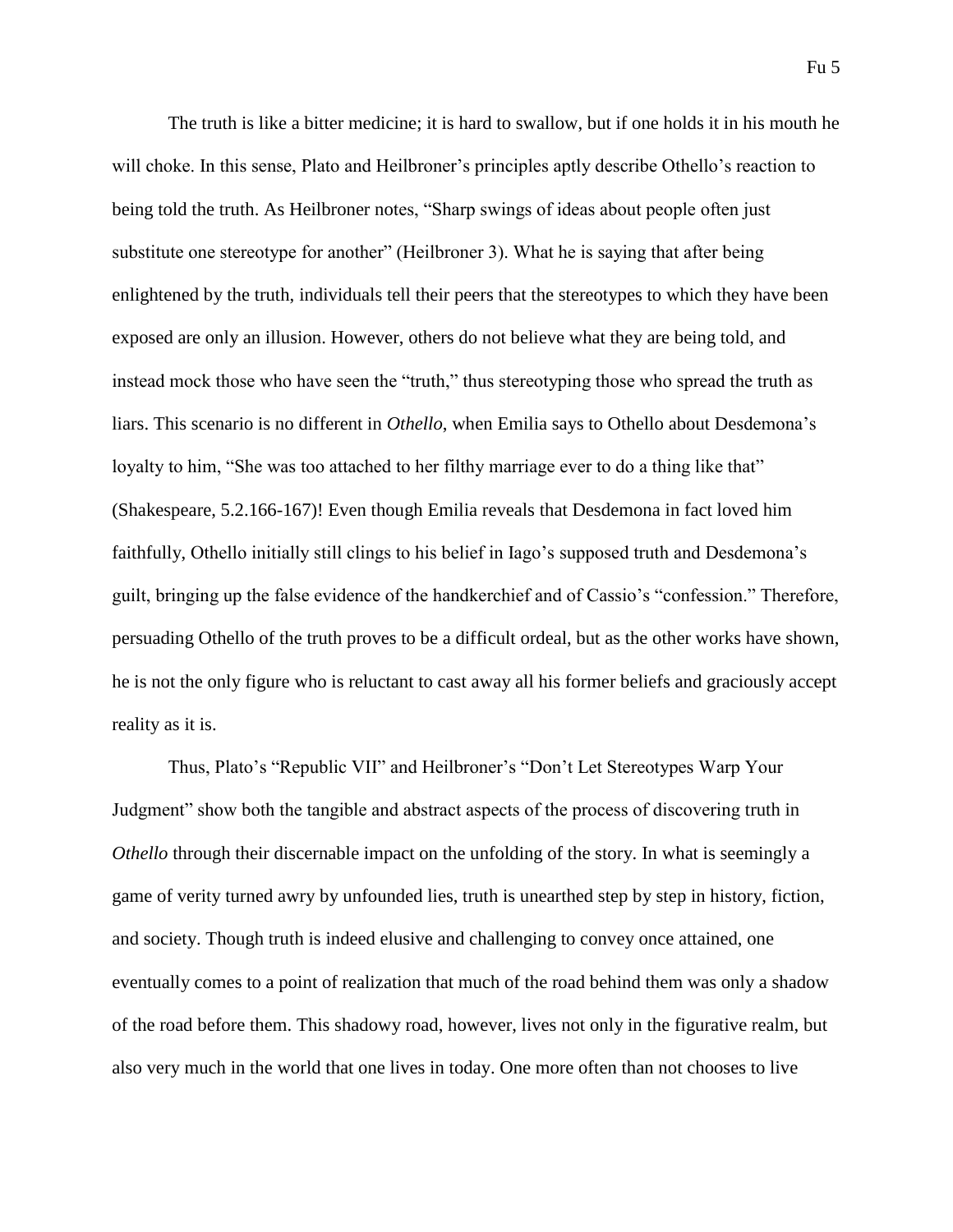within the safe confines of willful ignorance, refusing to venture into the unsafe or the unknown. However, if one takes the daring step out into the sunlight, he may be blinded for a moment, but he will no doubt recognize that truth is not meant to be believed or even to be known; it is only meant to be realized.